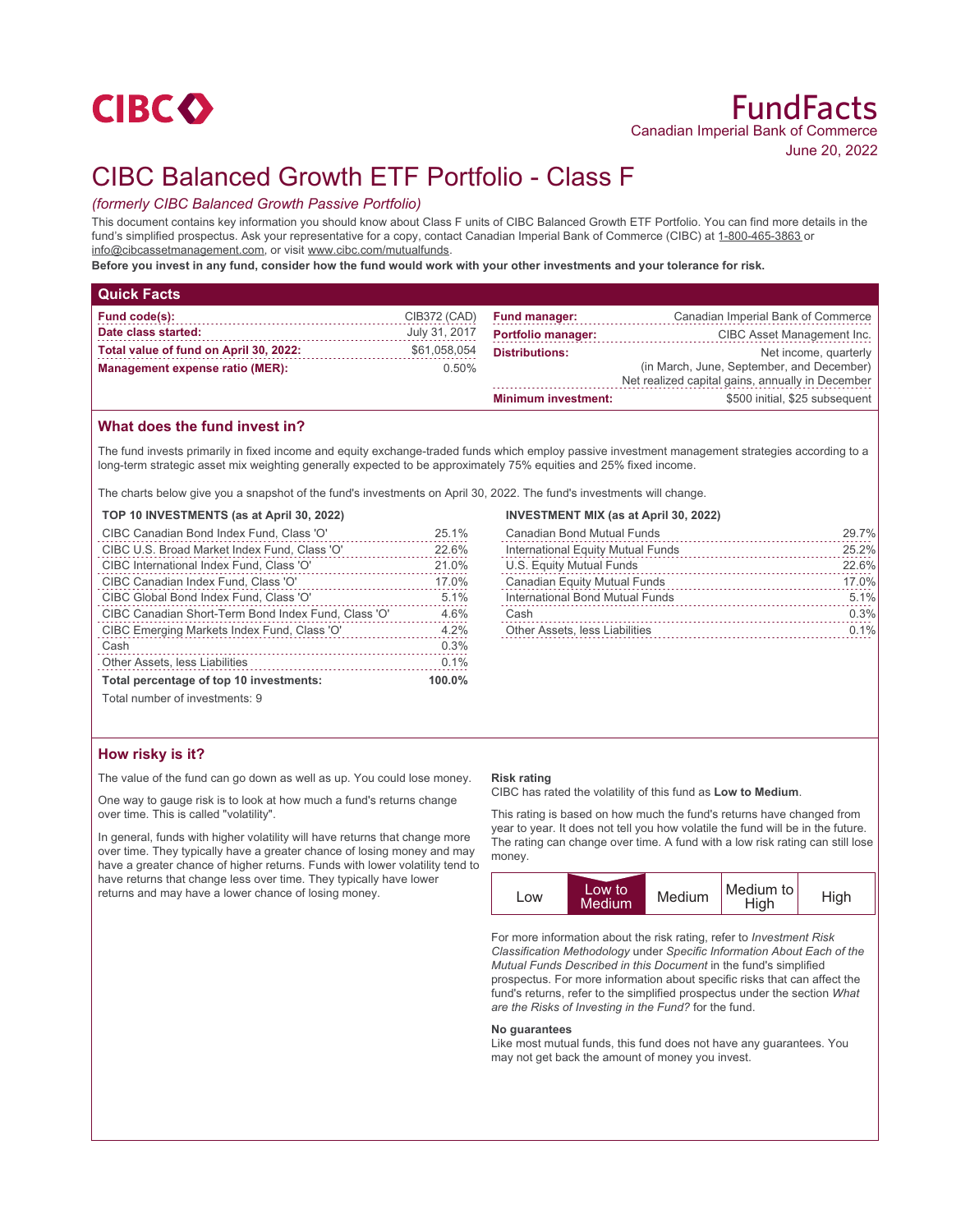# **How has the fund performed?**

This section tells you how Class F units of the fund have performed over the past 4 years. Returns are after expenses have been deducted. These expenses reduce the fund's returns.

#### **YEAR-BY-YEAR RETURNS**

This chart shows how Class F units of the fund performed in each of the past 4 calendar years. Class F units dropped in value in 1 of the 4 years. The range of returns and change from year to year can help you assess how risky the fund has been in the past. It does not tell you how the fund will perform in the future.



### **BEST AND WORST 3-MONTH RETURNS**

This table shows the best and worst returns for Class F units of the fund in a 3-month period over the past 4 calendar years. The best and worst 3-month returns could be higher or lower in the future. Consider how much of a loss you could afford to take in a short period of time.

|                    | <b>Return</b> | 3 months ending | If you invested \$1,000 at the beginning of the period |  |
|--------------------|---------------|-----------------|--------------------------------------------------------|--|
| <b>Best return</b> | 11.3%         | June 30, 2020   | Your investment would rise to \$1,113                  |  |
| Worst return       | $-10.2\%$     | March 31, 2020  | Your investment would drop to \$899                    |  |

#### **AVERAGE RETURN**

The annual compounded return of Class F units of the fund since July 31, 2017 was 5.7%. If you had invested \$1,000 in the fund on July 31, 2017, your investment would be worth \$1,300 as at April 30, 2022.

| Who is this fund for?                                                                                                                             | A word about tax                                                                                                                                                                                                                                                                                                                                                                                                                                                                                  |
|---------------------------------------------------------------------------------------------------------------------------------------------------|---------------------------------------------------------------------------------------------------------------------------------------------------------------------------------------------------------------------------------------------------------------------------------------------------------------------------------------------------------------------------------------------------------------------------------------------------------------------------------------------------|
| Investors who:<br>• are seeking a combination of long-term capital growth and some<br>income: and<br>• are investing for the medium to long term. | In general, you will have to pay income tax on any money you make on a<br>fund. How much you pay depends on the tax laws where you live and<br>whether or not you hold the fund in a registered plan such as a<br>Registered Retirement Savings Plan (RRSP) or a Tax-Free Savings<br>Account (TFSA).<br>Keep in mind that if you hold your fund in a non-registered plan, fund<br>distributions are included in your taxable income, whether you receive<br>them in cash or have them reinvested. |

# **How much does it cost?**

The following tables show the fees and expenses you could pay to buy, own, and sell Class F units of the fund. The fees and expenses - including any commissions - can vary among classes of a fund and among funds. Higher commissions can influence representatives to recommend one investment over another. Ask about other funds and investments that may be suitable for you at a lower cost.

#### **1. SALES CHARGES**

There are no sales charges payable when you buy, switch, or sell Class F units of the fund.